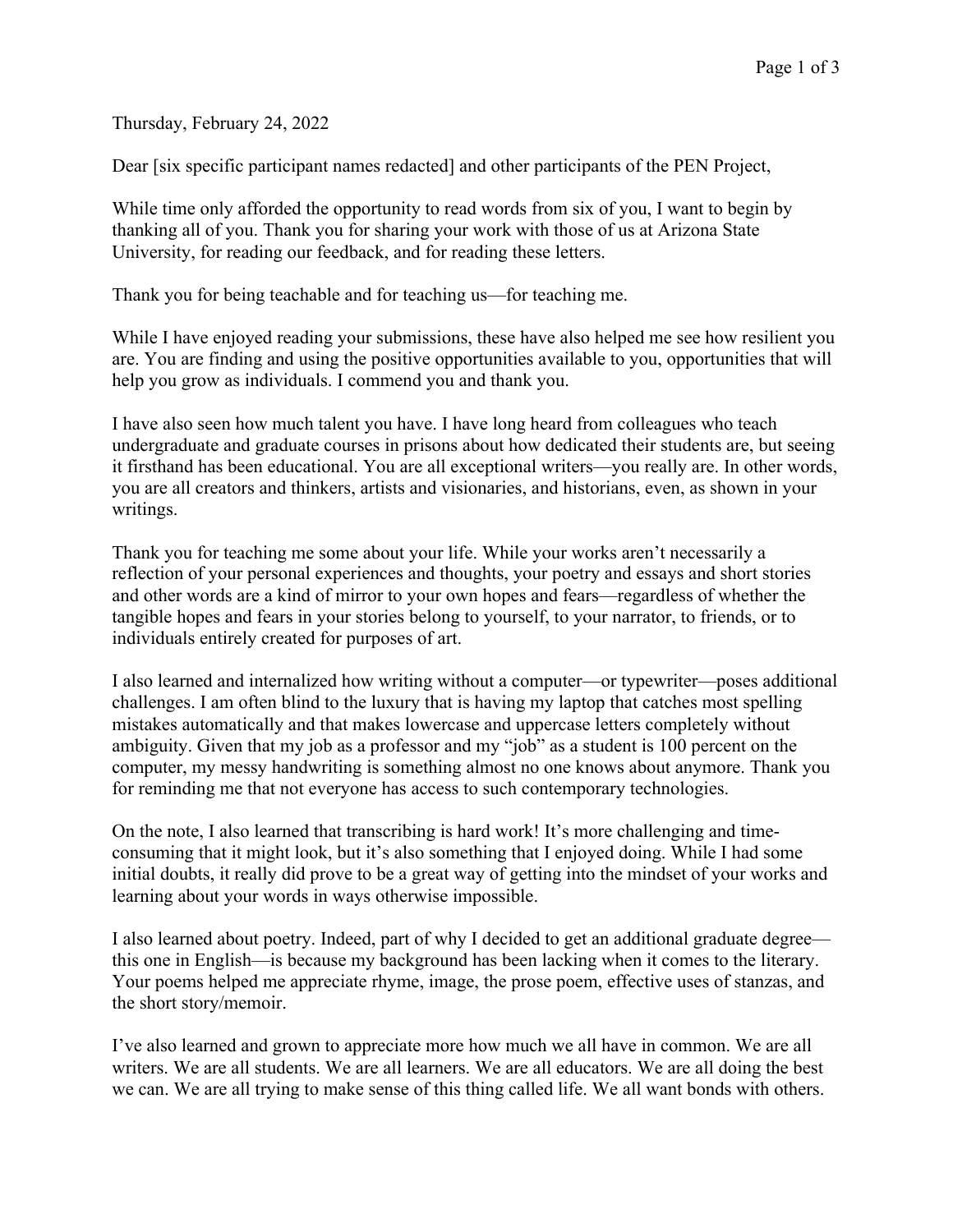I mentioned that in addition to being a student/intern in this class, I am a professor. Because of this, I have a lot of experience writing and publishing. So, if you don't mind, I also wanted to share some—unsolicited, albeit—advice with you. These are things I've learned over the years and think might be helpful for you, too.

Always remember you are the author. Your name is on the piece. Make sure it says what *you* want it to say. The same exact piece can be both loved and hated by many, so it's best to satisfy yourself first. Audiences for any given piece always exist.

That said, when it comes to publishing, as I know many of you have interest in, there is almost always some negotiation with the editor and/or publication involved. I have written hundreds of articles, including for places like *The Washington Post*, and every article has at least a word or a sentence for which I have objections. This is because editors each have their own preferences and ideas about what is effective. Sometimes, it's worth insisting that a specific structure or word or sentence remain as is. Other times, it's worth it to have a larger audience. Alternatively, sometimes, you might have to pull an article because of diverging visions.

Bottom line, your name is on it, so make sure you stand by it.

That said, when you put your work out there, every reader will interpret it in different ways and will interpret it from their experiences. This is sometimes called "the death of the author" in literary theory. You will like some of these ways. They will open your eyes to your own work. You will also dislike many of the interpretations readers get.

One more note about editors: When it comes to titles! My goodness! The publication almost always overrules authors. (I'm also a publisher, and I also overrule authors on titles in most cases. It's about getting a title that will attract readers and that fits the general publication's established conventions.)

As you are doing, always look for advice and mentors. I have trusted friends who I can trust with writing that is "not ready for human eyes." Writing that is a slopy, nonsensically disaster. Writing that needs something that I can't see. Find people like this. People you can trust. People who will be honest with you. We all need people who will always say "this is an excellent article." We also all need people who will be brutally honest.

On this note, please, remember that writing is always in-progress. A "finished poem" or "finished essay" does not exist. Room for further revision always exists. (Have you ever noticed how sometimes a singer will change a few of the lyrics in a song over time? Same thing.) This is both the "blessing and curse" of writing. Room always remains to further think about any piece, but at some point, you have to declare it "finished *enough*."

Always keep learning. Try new things with your writing—try new forms or new preparation patterns. For a long time, I would write and write and stop in a good place. I read a suggestion for an alternative practice that I have found very effective: Stop in a bad place. Yes, *a bad place*.